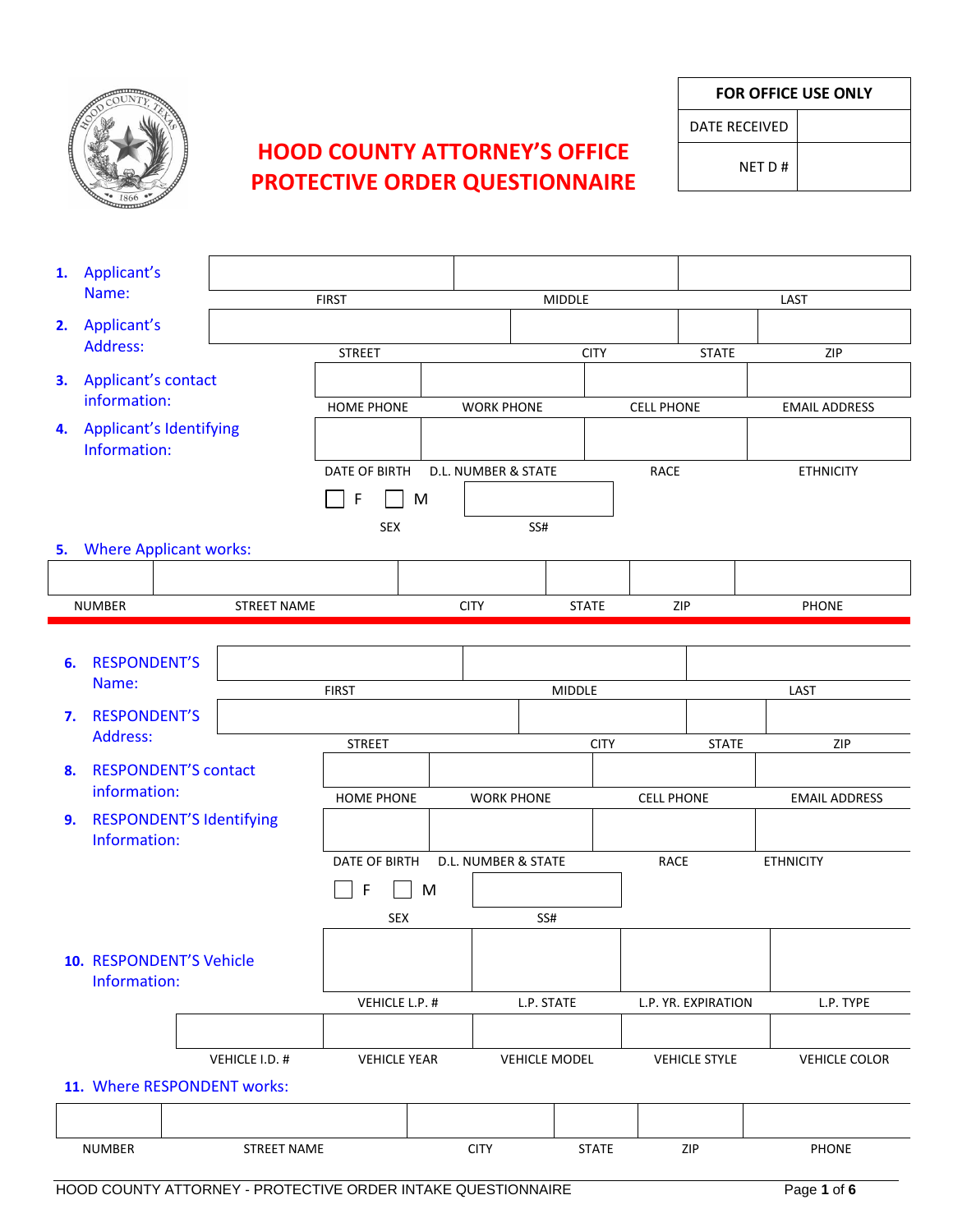| 12. Does the RESPONDENT have any weapons?                                                                                    | YES (describe below)              | <b>NO</b>                                                     |
|------------------------------------------------------------------------------------------------------------------------------|-----------------------------------|---------------------------------------------------------------|
|                                                                                                                              |                                   |                                                               |
|                                                                                                                              |                                   |                                                               |
| 13. Is the RESPONDENT on probation or parole?                                                                                | YES (describe below)              | <b>NO</b>                                                     |
| 14. Have you ever applied for a Protective Order against this                                                                |                                   |                                                               |
| <b>RESPONDENT before?</b>                                                                                                    | YES (describe below)              | <b>NO</b>                                                     |
|                                                                                                                              |                                   |                                                               |
| 15. Do you currently have an Emergency Protective Order                                                                      |                                   |                                                               |
| (EPO) against this RESPONDENT?<br>16. Have criminal charges ever been filed against this                                     | <b>YES</b>                        | <b>NO</b>                                                     |
| RESPONDENT because of the abuse?                                                                                             | YES (describe below)              | <b>NO</b>                                                     |
|                                                                                                                              |                                   |                                                               |
| 17. How long have you been in a relationship with the                                                                        |                                   |                                                               |
| <b>RESPONDENT?</b>                                                                                                           | <b>MONTHS</b>                     | <b>YEARS</b>                                                  |
| 18. Date relationship began:<br>19. If you are currently married, have either of you filed for                               |                                   |                                                               |
| divorce?                                                                                                                     | YES (describe below)              | <b>NO</b>                                                     |
| (When? Where?)                                                                                                               |                                   |                                                               |
| 20. Do you know the case number?                                                                                             | <b>YES</b>                        | <b>NO</b>                                                     |
| 21. I am seeking this Protective Order as a victim of the following: (Mark the applicable circumstances.)                    |                                   |                                                               |
| <b>Family Violence Assault</b>                                                                                               | Family Violence Threat of Assault | <b>Stalking</b>                                               |
| Sexual Assault<br><b>Human Trafficking</b>                                                                                   |                                   |                                                               |
| OR, I am seeking this Protective Order on behalf of a MINOR CHILD who is the victim of: (Mark the applicable circumstances.) |                                   |                                                               |
| <b>Family Violence Assault</b>                                                                                               | Family Violence Threat of Assault | <b>Stalking</b>                                               |
| Sexual Assault<br><b>Human Trafficking</b>                                                                                   |                                   |                                                               |
| I am seeking this Protective Order in Hood County because: (Mark all applicable circumstances)<br>22.                        |                                   |                                                               |
| I live in Hood County<br>County                                                                                              | The Respondent lives in Hood      | The threats / assault / sexual<br>assault / human trafficking |
|                                                                                                                              |                                   | occurred in Hood County                                       |
| My relationship with the RESPONDENT is (Check all that apply):<br>23.                                                        |                                   |                                                               |
| Current dating relationship<br>Current spouse                                                                                |                                   | Current member of the same<br>household                       |
| Former (ex) spouse<br>Former dating relationship                                                                             |                                   | Former member of the same                                     |
| Parents of the same child /<br>OTHER (describe)                                                                              |                                   | household                                                     |
| children                                                                                                                     |                                   |                                                               |
| 24. Have you ever received any kind of health care / treatment because of the abuse? (Mark all applicable circumstances.)    |                                   |                                                               |
| EMS / Ambulance<br><b>Emergency Room</b>                                                                                     |                                   | Hospitalization                                               |
| Doctor's care<br>Dental care                                                                                                 |                                   | Counseling or therapy                                         |
|                                                                                                                              |                                   |                                                               |
| 25. Does the abuser know where you live?                                                                                     | <b>YES</b>                        | <b>NO</b>                                                     |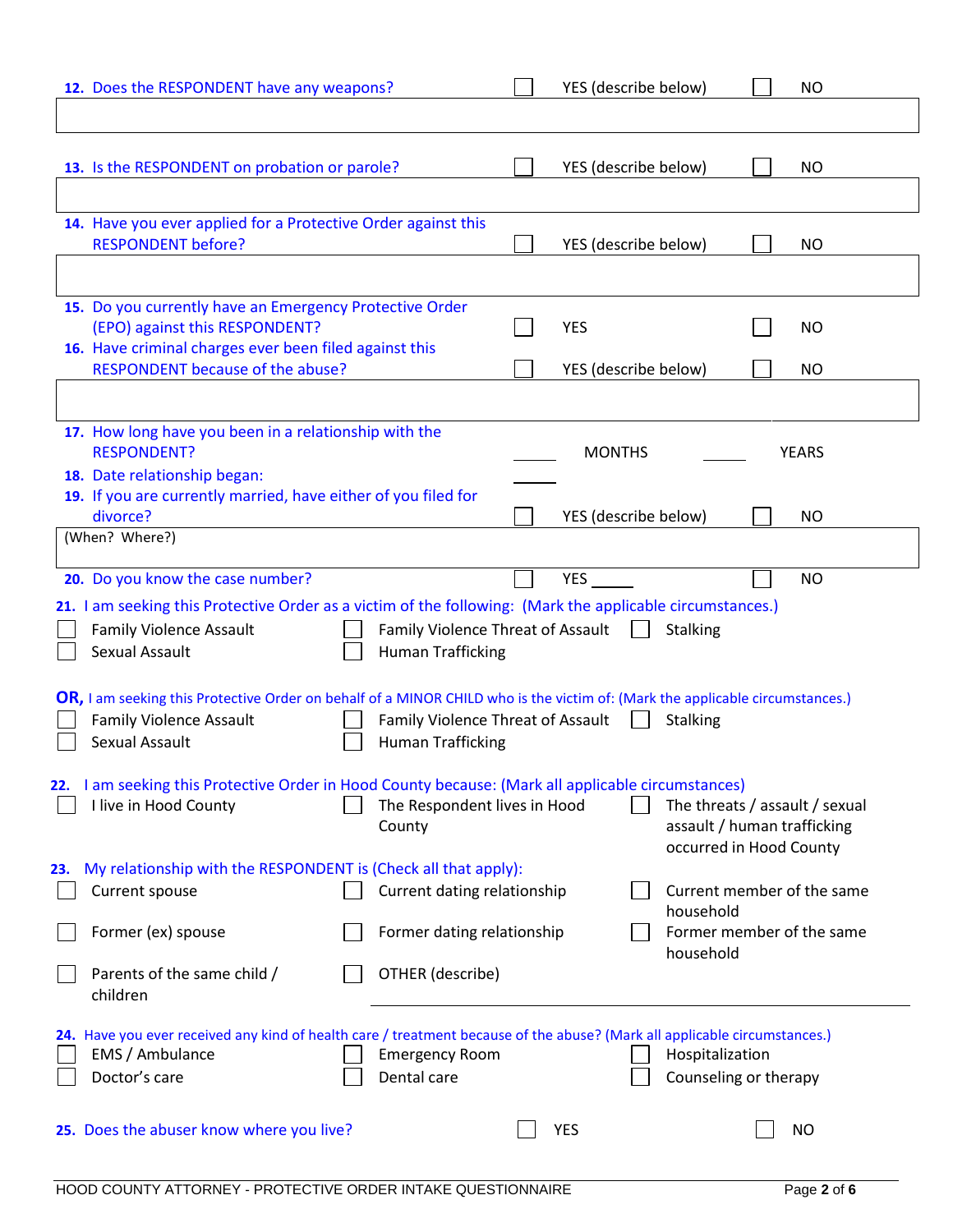| 26. Do you live with other adults at your address?                    |               |            |             |                                        | YES - (If YES, provide<br>names below) |                      |           | <b>NO</b>  |              |
|-----------------------------------------------------------------------|---------------|------------|-------------|----------------------------------------|----------------------------------------|----------------------|-----------|------------|--------------|
| NAME OF ADULT                                                         | DATE OF BIRTH | <b>SEX</b> | <b>RACE</b> |                                        | <b>NAME OF ADULT</b>                   | <b>DATE OF BIRTH</b> |           | <b>SEX</b> | <b>RACE</b>  |
|                                                                       |               |            |             |                                        |                                        |                      |           |            |              |
|                                                                       |               |            |             |                                        |                                        |                      |           |            |              |
| 27. Do you have children who live at this address?                    |               |            |             | YES - (If YES, provide<br>names below) |                                        |                      | <b>NO</b> |            |              |
| NAME OF CHILD                                                         | DATE OF BIRTH | <b>SEX</b> | RACE        | SCHOOL / DAY CARE NAME & ADDRESS       |                                        |                      |           |            | <b>GRADE</b> |
|                                                                       |               |            |             |                                        |                                        |                      |           |            |              |
|                                                                       |               |            |             |                                        |                                        |                      |           |            |              |
|                                                                       |               |            |             |                                        |                                        |                      |           |            |              |
|                                                                       |               |            |             |                                        |                                        |                      |           |            |              |
| 28. Has the RESPONDENT ever threatened to hurt the<br>children?       |               |            |             |                                        | YES (describe below)                   |                      |           | <b>NO</b>  |              |
|                                                                       |               |            |             |                                        |                                        |                      |           |            |              |
| 29. Have the children ever been present during the abuse?             |               |            |             |                                        | YES (describe below)                   |                      |           | <b>NO</b>  |              |
|                                                                       |               |            |             |                                        |                                        |                      |           |            |              |
| 30. Is there currently any court-ordered custody of the               |               |            |             |                                        |                                        |                      |           |            |              |
| children?                                                             |               |            |             |                                        | YES (describe below)                   |                      |           | <b>NO</b>  |              |
| (Type of order - AG, divorce)                                         |               |            |             |                                        |                                        |                      |           |            |              |
| 31. If YES, what is the current visitation schedule? (describe below) |               |            |             |                                        |                                        |                      |           |            |              |
|                                                                       |               |            |             |                                        |                                        |                      |           |            |              |
| 32. Do you know the case number?                                      |               |            |             |                                        |                                        |                      |           | <b>NO</b>  |              |
| 33. Has CPS ever been notified of any abuse?                          |               |            |             |                                        | YES (describe below)                   |                      |           | <b>NO</b>  |              |
|                                                                       |               |            |             |                                        |                                        |                      |           |            |              |
| 34. Are you requesting the children be included in this PO?           |               |            |             |                                        | <b>YES</b>                             |                      |           | <b>NO</b>  |              |
| 35. If you are a female, are you currently pregnant?                  |               |            |             |                                        | <b>YES</b>                             |                      |           | <b>NO</b>  |              |
| 36. Has the RESPONDENT ever abused you while you were<br>pregnant?    |               |            |             |                                        | YES (describe below)                   |                      |           | <b>NO</b>  |              |
|                                                                       |               |            |             |                                        |                                        |                      |           |            |              |
|                                                                       |               |            |             |                                        |                                        |                      |           |            |              |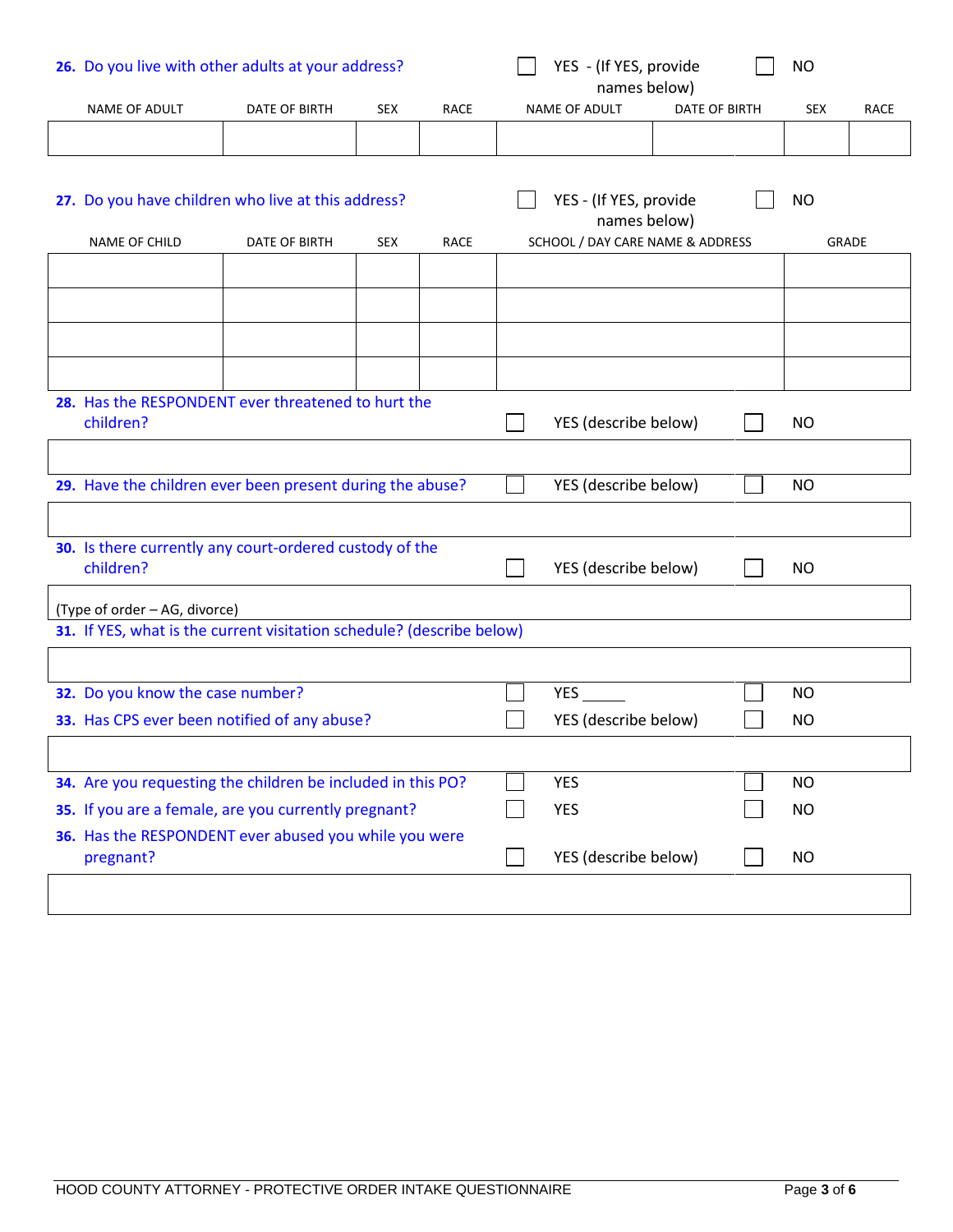## **37.** Describe the most RECENT incident of abuse / threats / stalking / violence:

| Date | Place | Tell us what happened. (Were there children present? Was a weapon used? Were<br>drugs / alcohol involved?) |  |  |  |
|------|-------|------------------------------------------------------------------------------------------------------------|--|--|--|
|      |       |                                                                                                            |  |  |  |
|      |       |                                                                                                            |  |  |  |
|      |       |                                                                                                            |  |  |  |
|      |       |                                                                                                            |  |  |  |
|      |       |                                                                                                            |  |  |  |
|      |       |                                                                                                            |  |  |  |
|      |       |                                                                                                            |  |  |  |
|      |       |                                                                                                            |  |  |  |
|      |       |                                                                                                            |  |  |  |
|      |       |                                                                                                            |  |  |  |
|      |       |                                                                                                            |  |  |  |
|      |       |                                                                                                            |  |  |  |

## **38.** Describe the most SERIOUS incident of abuse / threats / stalking / violence:

|                     |                                                    | Tell us what happened. (Were there children present? Was a weapon used? Were<br>drugs / alcohol involved?) |  |                      |  |           |  |  |
|---------------------|----------------------------------------------------|------------------------------------------------------------------------------------------------------------|--|----------------------|--|-----------|--|--|
| Date                | Place                                              |                                                                                                            |  |                      |  |           |  |  |
|                     |                                                    |                                                                                                            |  |                      |  |           |  |  |
|                     |                                                    |                                                                                                            |  |                      |  |           |  |  |
|                     |                                                    |                                                                                                            |  |                      |  |           |  |  |
|                     |                                                    |                                                                                                            |  |                      |  |           |  |  |
|                     |                                                    |                                                                                                            |  |                      |  |           |  |  |
|                     |                                                    |                                                                                                            |  |                      |  |           |  |  |
|                     |                                                    |                                                                                                            |  |                      |  |           |  |  |
|                     |                                                    |                                                                                                            |  |                      |  |           |  |  |
|                     |                                                    | 39. Are you aware of any other Protective Orders against this                                              |  | <b>YES</b>           |  | <b>NO</b> |  |  |
| <b>RESPONDENT?</b>  |                                                    |                                                                                                            |  |                      |  |           |  |  |
|                     |                                                    | 40. Do you believe without this Protective Order, you (or the                                              |  | <b>YES</b>           |  | <b>NO</b> |  |  |
|                     |                                                    | minor child) are likely to suffer more abuse / violence?                                                   |  |                      |  |           |  |  |
|                     | 41. Do you and the RESPONDENT still live together? |                                                                                                            |  | <b>YES</b>           |  | <b>NO</b> |  |  |
|                     |                                                    | 42. If YES, are you asking that the RESPONDENT be excluded                                                 |  | <b>YES</b>           |  | <b>NO</b> |  |  |
| from the residence? |                                                    |                                                                                                            |  |                      |  |           |  |  |
|                     |                                                    | 43. Have you ever been arrested for or convicted of assault?                                               |  | YES (describe below) |  | <b>NO</b> |  |  |
|                     |                                                    |                                                                                                            |  |                      |  |           |  |  |
|                     |                                                    | 44. Has anyone ever gotten a Protective Order against you?                                                 |  | YES (describe below) |  | NO        |  |  |
|                     |                                                    |                                                                                                            |  |                      |  |           |  |  |
|                     |                                                    |                                                                                                            |  |                      |  |           |  |  |
|                     |                                                    | 45. Is there anything else you think we need to know about this RESPONDENT?                                |  |                      |  |           |  |  |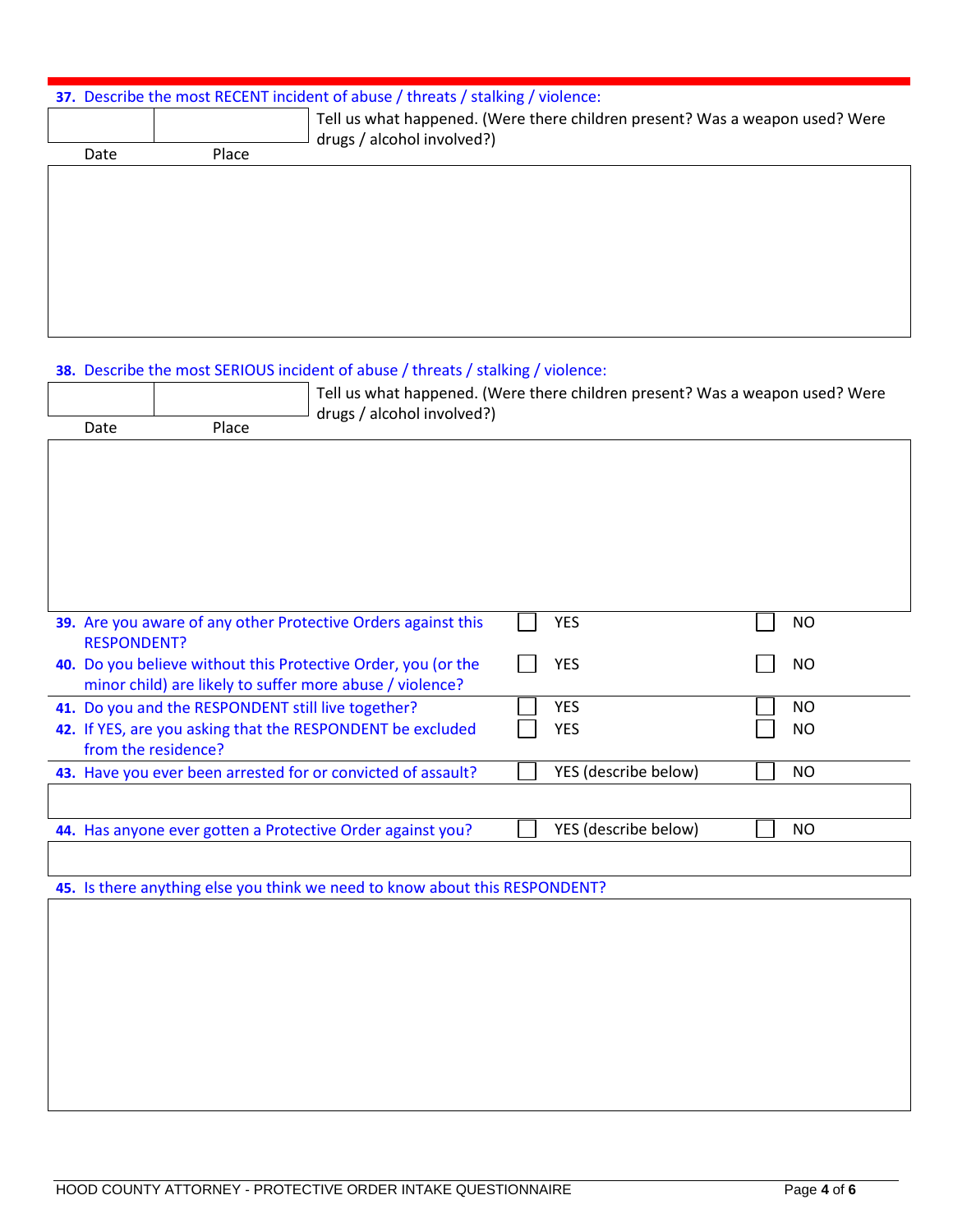| <b>INCIDENT CHECKLIST</b><br>The information you provide will help our attorneys and staff better understand your situation. |                                                |                           |                            |                           |  |  |
|------------------------------------------------------------------------------------------------------------------------------|------------------------------------------------|---------------------------|----------------------------|---------------------------|--|--|
| <b>Type of Abuse</b>                                                                                                         | <b>Location Where</b><br><b>Abuse Occurred</b> | Date(s) of<br>Incident(s) | Physical Injury, if<br>Any | <b>Police</b><br>Contact? |  |  |
| Name-calling / Use of Obscenities                                                                                            |                                                |                           |                            |                           |  |  |
| <b>Threatening/Harassing Phone Calls</b>                                                                                     |                                                |                           |                            |                           |  |  |
| Online threats / harassment                                                                                                  |                                                |                           |                            |                           |  |  |
| <b>Threat to Injure Self</b>                                                                                                 |                                                |                           |                            |                           |  |  |
| <b>Threat to Injure Others</b>                                                                                               |                                                |                           |                            |                           |  |  |
| Threat by Physical or Sexual Abuse to<br>Children                                                                            |                                                |                           |                            |                           |  |  |
| <b>Threat by Displaying or Pointing</b><br>Weapon, or by Access to Weapon                                                    |                                                |                           |                            |                           |  |  |
| <b>Threat by Cruelty to Animals</b>                                                                                          |                                                |                           |                            |                           |  |  |
| <b>Threat by Following</b>                                                                                                   |                                                |                           |                            |                           |  |  |
| <b>Threat by Damage to Property</b>                                                                                          |                                                |                           |                            |                           |  |  |
| <b>Throwing Things</b>                                                                                                       |                                                |                           |                            |                           |  |  |
| Take phone / break or disable phone /<br>prevent calling police                                                              |                                                |                           |                            |                           |  |  |
| <b>Grabbing</b>                                                                                                              |                                                |                           |                            |                           |  |  |
| <b>Shoving or Pushing</b>                                                                                                    |                                                |                           |                            |                           |  |  |
| <b>Forcing Sexual Contact</b>                                                                                                |                                                |                           |                            |                           |  |  |
| <b>Physically Abusing Children in</b><br>Household                                                                           |                                                |                           |                            |                           |  |  |
| <b>Sexually Abusing Children in</b><br>Household                                                                             |                                                |                           |                            |                           |  |  |
| Slapping (with an open hand)                                                                                                 |                                                |                           |                            |                           |  |  |
| <b>Punching (with a closed fist)</b>                                                                                         |                                                |                           |                            |                           |  |  |
| <b>Kicking</b>                                                                                                               |                                                |                           |                            |                           |  |  |
| <b>Using Weapon</b>                                                                                                          |                                                |                           |                            |                           |  |  |
| <b>Biting</b>                                                                                                                |                                                |                           |                            |                           |  |  |
| <b>Choking or Strangling</b>                                                                                                 |                                                |                           |                            |                           |  |  |
| <b>Beating</b>                                                                                                               |                                                |                           |                            |                           |  |  |
| Forcing Other to Stay in Closet, Room,                                                                                       |                                                |                           |                            |                           |  |  |
| <b>Homes, or Other Locations</b><br><b>Preventing Contact with Friends /</b>                                                 |                                                |                           |                            |                           |  |  |
| Family                                                                                                                       |                                                |                           |                            |                           |  |  |
| <b>OTHER:</b>                                                                                                                |                                                |                           |                            |                           |  |  |

 $\Gamma$ 

٦